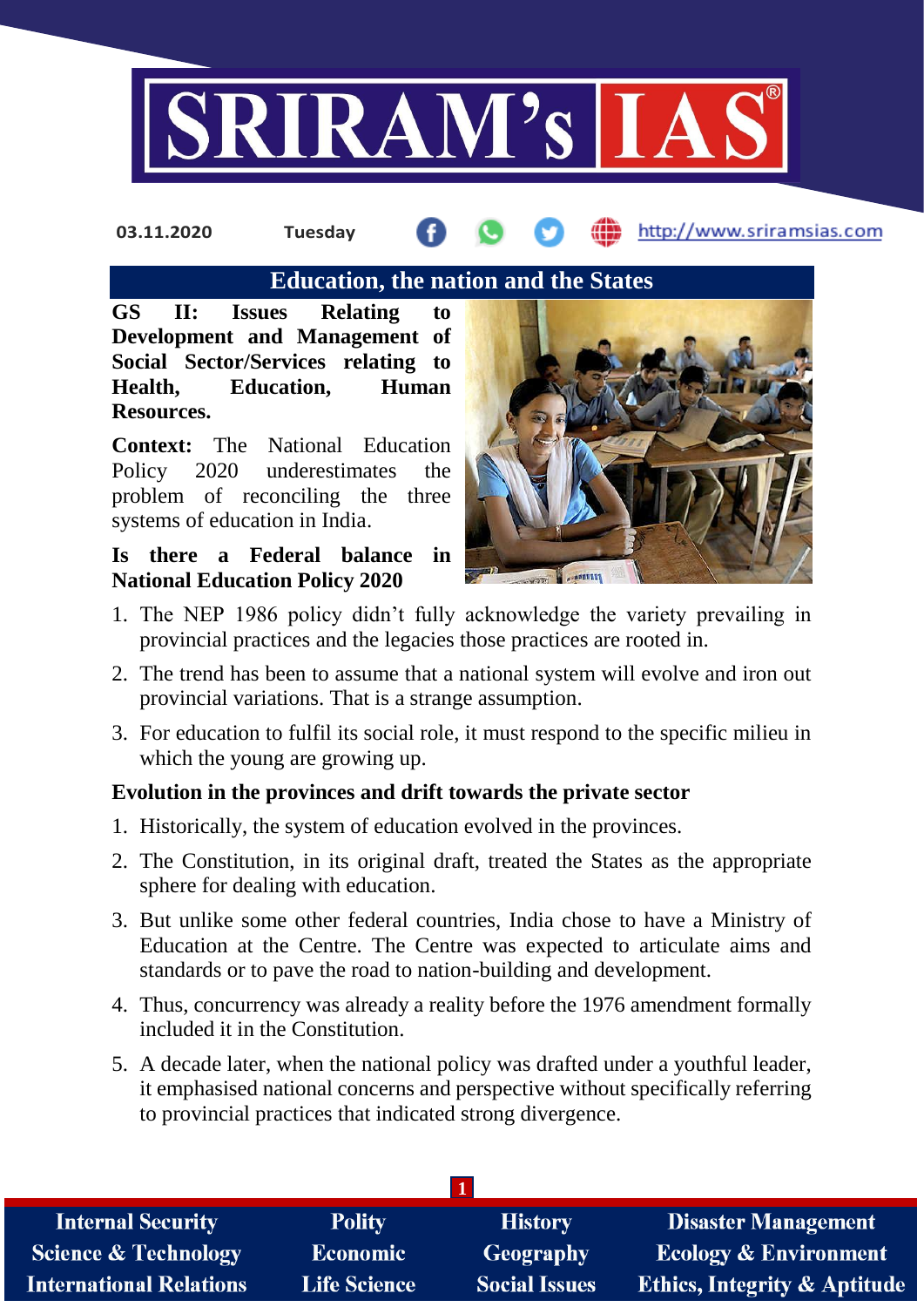

6. In the meantime, a burgeoning private sector had begun to push both public policy and popular perceptions of education.

http://www.sriramsias.com

- 7. Throughout the 1990s, those in charge of education remained hesitant to explain publicly how exactly liberalisation would apply to this traditionally public responsibility.
- 8. The rapidly expanding and globalising urban middle class had already begun to secede from the public system, posing the awkward question of why education cannot be sold if there are willing buyers. Systematic chaos grew, leaving the policy behind.

| The challenge of harmonizing the three systems                                                                |                                                |                                                                                                        |  |
|---------------------------------------------------------------------------------------------------------------|------------------------------------------------|--------------------------------------------------------------------------------------------------------|--|
| <b>The Central System</b>                                                                                     | The State system                               | <b>Private Sector</b>                                                                                  |  |
| <b>CBSE</b> board<br>Jawahar Navodaya Vidyalayas<br>and Kendriya Vidyalaya.<br>Central Universities, IITs etc | State boards<br><b>Schools</b><br>Universities | Internationally<br>accredited school<br>boards<br>and<br>globally<br>connected private<br>universities |  |

# **The Right to Education (RTE) Act**

**03.11.2020 Tuesday**

An explicit attempt was made under the Right to Education (RTE) Act to bridge the first two systems. The RTE is a parliamentary law, providing a set of standards for elementary education and a call to private schools to provide for social justice via the quota route.

# **Higher education**

In higher education, such an attempt to balance private autonomy with an obligation to provide social justice is yet to be made in any palpable sense. Accreditation norms and recognition procedures create a semblance of public accountability. Coordination among the three systems has proved unmanageable, even in purely functional terms.

| <b>Internal Security</b>       | <b>Polity</b>       | <b>History</b>       | <b>Disaster Management</b>              |
|--------------------------------|---------------------|----------------------|-----------------------------------------|
| Science & Technology           | <b>Economic</b>     | Geography            | <b>Ecology &amp; Environment</b>        |
| <b>International Relations</b> | <b>Life Science</b> | <b>Social Issues</b> | <b>Ethics, Integrity &amp; Aptitude</b> |
|                                |                     |                      |                                         |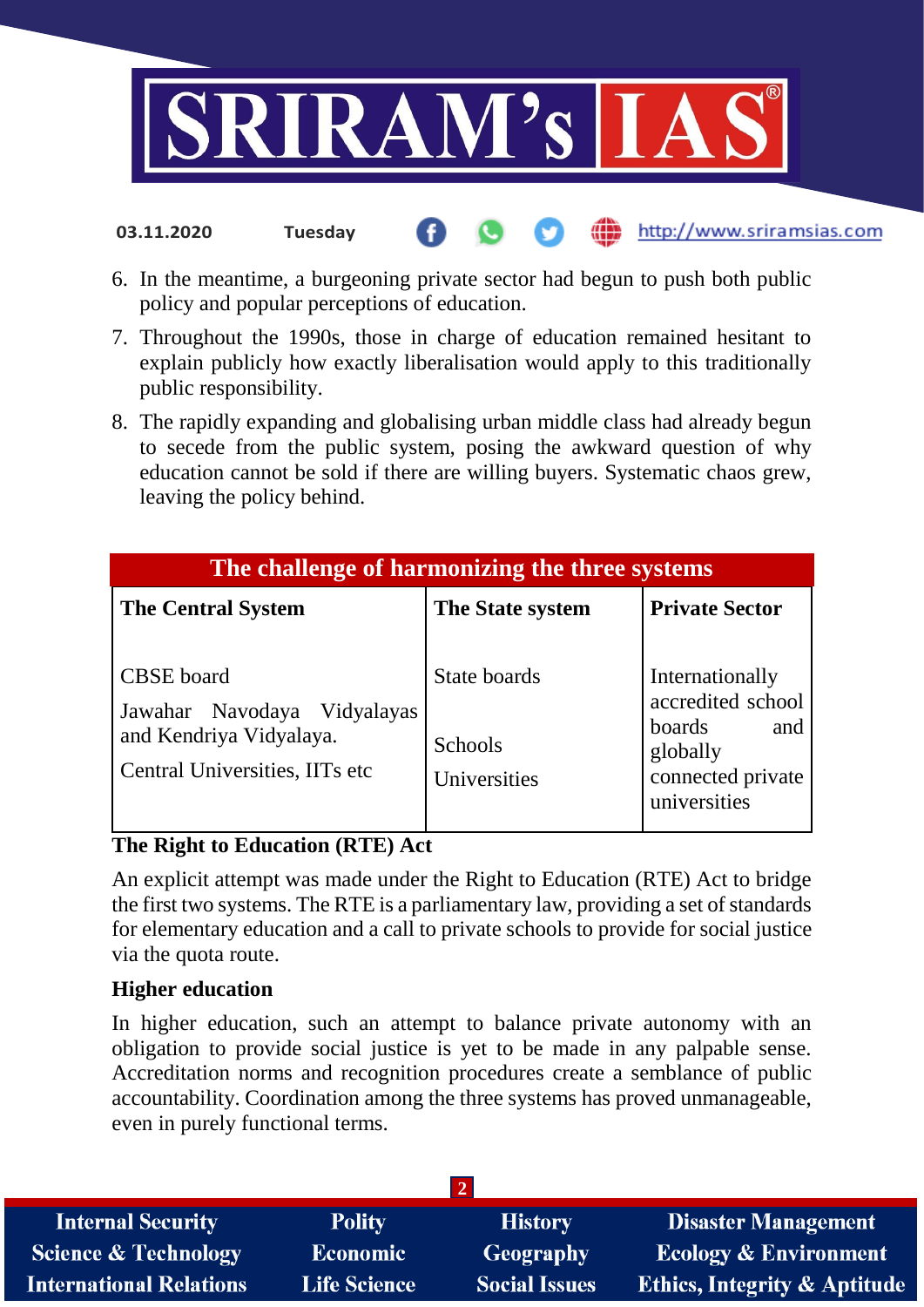

# **Public responsibility of Social Justice through Education**

The least we might expect would be a reliable mechanism to reconcile the marking standards of different Boards and universities. Far harder is the coordination required in adherence to social responsibilities in a period of rapid economic change. Inequalities have become sharper with the rise in overall prosperity. Education must mediate between different social strata divided by caste and economic status.

The recent attempt made by Tamil Nadu to create a modest quota in NEET for students who attended government schools points towards an endemic problem exacerbated by centralisation.

# **The need for Social vision**

The new policy document underestimates the problem of reconciling the three systems. The architect of many of our national-level institutions, the late J.P. Naik, used to say that we must ask what kind of human being and society we want before we draft a policy in education.

# **Lingering Issues**

- 1. Apart from that philosophical question, we also need a systemic vision: both for recovery from institutional decay and for future progress. Functional uniformity is unlikely to offer any real solution.
- 2. That is what the new policy seems to favour. In higher education, it proposes nationally codified and administered measures to oversee institutional transformation across State capitals and district towns.
- 3. Sufficient indication has existed for many years now that economic policy favours greater private enterprise in higher education. How to reconcile this push with the necessity of equitable public education is a nagging question.
- 4. Similar is the question of autonomy; it cannot be interpreted in financial terms alone.
- 5. The many different ways in which the States have maintained their colleges and universities cannot all be regarded as signs of a dysfunctional or failing system.
- 6. At the school level too, the new policy proposes a post-RTE structural shift, ignoring the fact that the RTE itself has not yet been fully implemented. It is

**3**

| <b>Internal Security</b>        | <b>Polity</b>       | <b>History</b>       | <b>Disaster Management</b>              |
|---------------------------------|---------------------|----------------------|-----------------------------------------|
| <b>Science &amp; Technology</b> | <b>Economic</b>     | <b>Geography</b>     | <b>Ecology &amp; Environment</b>        |
| <b>International Relations</b>  | <b>Life Science</b> | <b>Social Issues</b> | <b>Ethics, Integrity &amp; Aptitude</b> |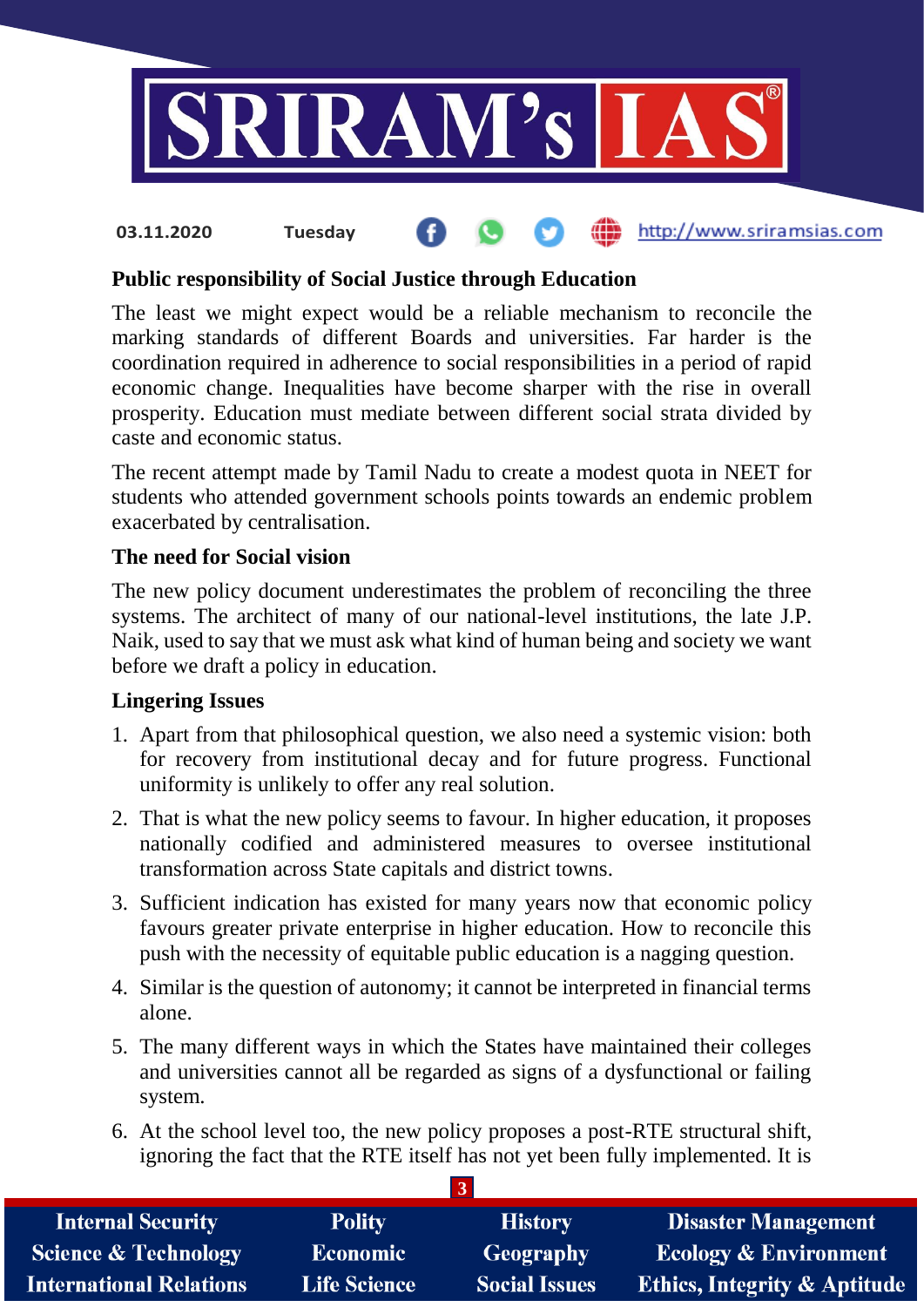

useful to recall that the RTE was drafted with prolonged involvement with the States, not mere consultation.

7. Further progress of this role called for continued financial support for the implementation of RTE and policy guidance for the proper use of this support so that regional disparities diminish.

# **Mains:**

1. For education to fulfil its social role, it must respond to the specific milieu in which the young are growing up. However, NEP 2020 continues the policy of centralization. Suggest reforms to address quality and inclusiveness while maintaining diversity.

# **Serosurveys underestimate building of herd immunity**

**GS III: Disaster and Disaster Management.**

**Bottom line:** Antibody prevalence data derived from serosurveys must be interpreted with caution and correction factors.

# **Understanding Sero surveys**

The theory behind population-based serological surveys to detect the prevalence of antibodies against COVID-19 is robust. Their purpose is



to measure the proportion of a population already infected, as evidenced by antibody positivity. When applied on a national scale, a random sample of the entire population is tested. Then, the data are extrapolated to the whole population.

# **Caution**

Unfortunately, there are problems with the antibody tests. Antibodies are the footprints of the host's response to virus infection. Their presence in the bloodserum confirms past infection. However, test results for antibodies throw up

| <b>Internal Security</b>        | <b>Polity</b>       | <b>History</b>       | <b>Disaster Management</b>              |
|---------------------------------|---------------------|----------------------|-----------------------------------------|
| <b>Science &amp; Technology</b> | Economic            | <b>Geography</b>     | <b>Ecology &amp; Environment</b>        |
| <b>International Relations</b>  | <b>Life Science</b> | <b>Social Issues</b> | <b>Ethics, Integrity &amp; Aptitude</b> |
|                                 |                     |                      |                                         |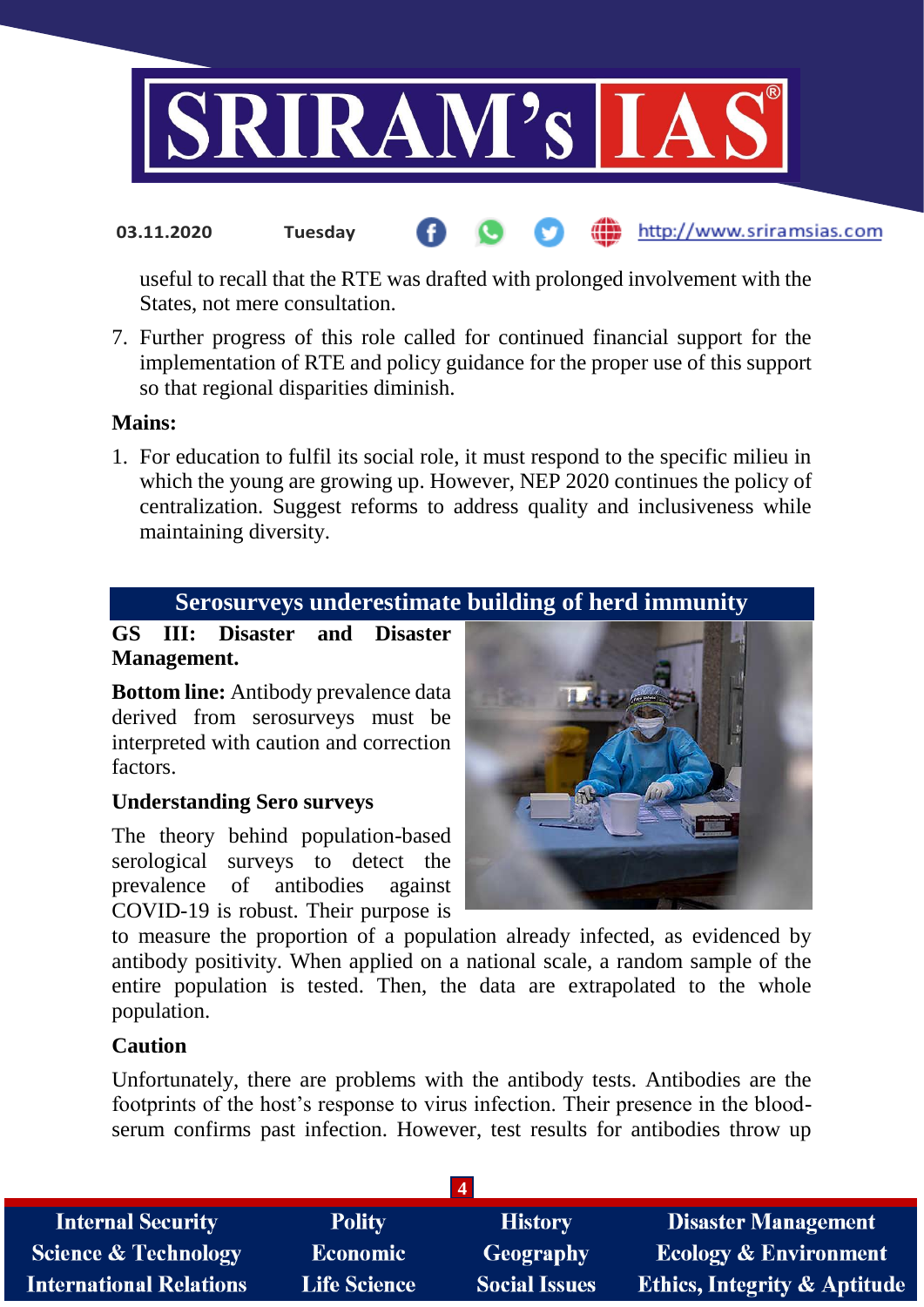

# surprises. Antibody prevalence data derived from serosurveys must be interpreted

- with caution and correction factors. 1. Recent publications say that in people with asymptomatic or mildly
- symptomatic infections, these antibody levels decline over time, reaching 50% of the initial levels by about 36 days and become undetectable by 60 days after proven infection. Such asymptomatic and mildly symptomatic cases constitute more than 80% of those infected with the virus.
- 2. The virus carries several antigens, both on the surface and internally. The body responds to all of them. Four antigens selected to detect antibodies are spike protein (S1, S2), receptor-binding domain (RBD) and nucleocapsid (N). An antibody against each antigen has its own time of appearance, duration in blood and rate of decay over time. However, available test kits use only one antigen.
- 3. The Indian Council of Medical Research conducted two surveys. The first survey measured S1 antibody and the second survey used another antigen, rendering inter-survey comparison problematic.
- 4. The latent period between infection and the appearance of a detectable antibody is about four weeks. Surveys done after this period will be an underestimate of the true value.

# **Cautious interpretation**

**03.11.2020 Tuesday**

Evidently, serosurvey results have to be cautiously interpreted to arrive at the true level of prevalence of antibodies. If taken at face value, serosurvey results grossly underestimate true prevalence.

# **Conclusion:**

Governments must continuously exhort citizens not to let their guard down, not only for the safety of those who celebrate but also, more importantly, their family members, particularly senior citizens. People can celebrate festivals but governments must enforce strict norms regarding crowding, especially inside buildings.

# **Mains:**

1. Explain serological surveys. Advantages and Disadvantages.

|                                 |                     | l 51                 |                                         |
|---------------------------------|---------------------|----------------------|-----------------------------------------|
| <b>Internal Security</b>        | <b>Polity</b>       | <b>History</b>       | <b>Disaster Management</b>              |
| <b>Science &amp; Technology</b> | <b>Economic</b>     | Geography            | <b>Ecology &amp; Environment</b>        |
| <b>International Relations</b>  | <b>Life Science</b> | <b>Social Issues</b> | <b>Ethics, Integrity &amp; Aptitude</b> |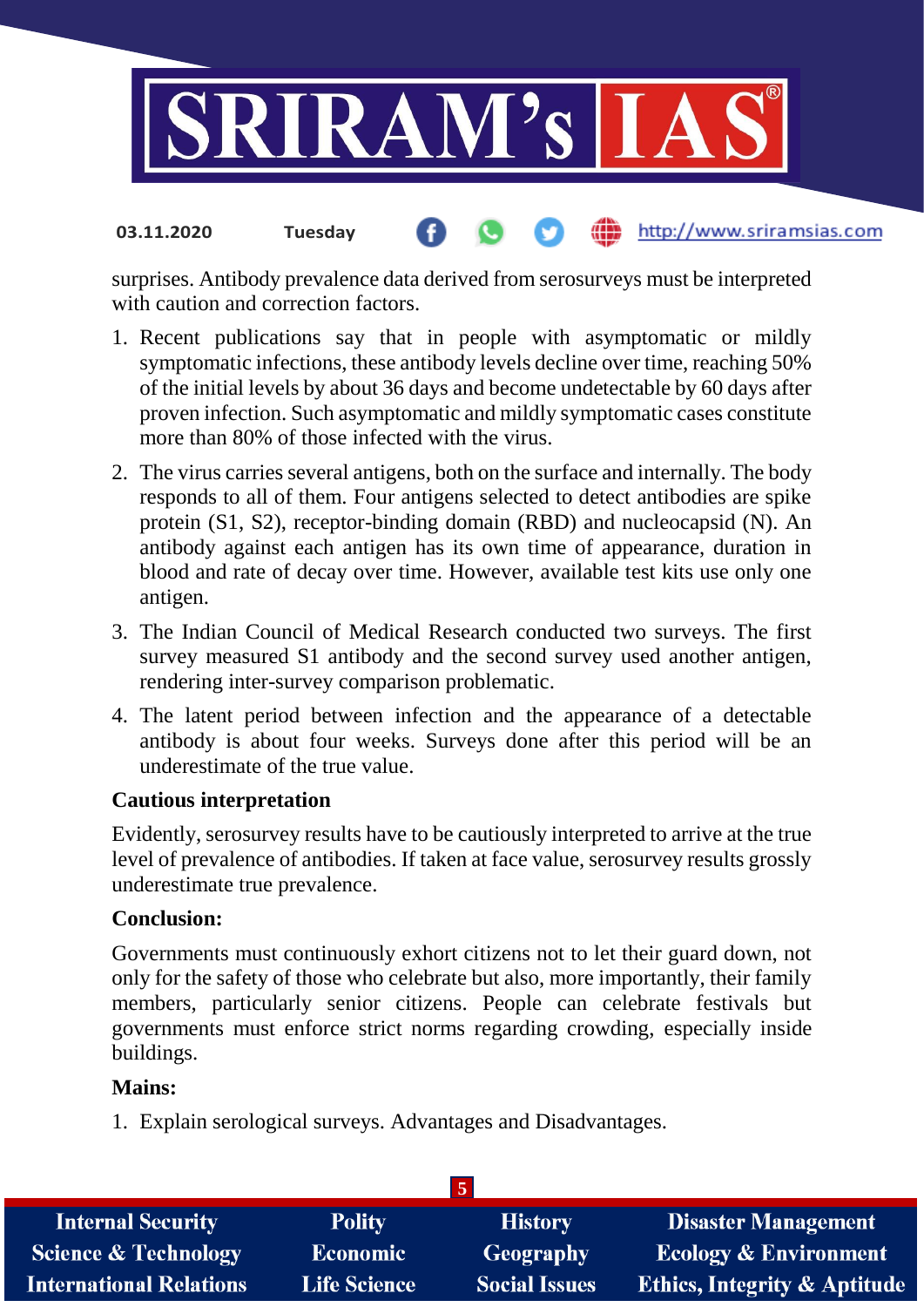

# **Reinforcing RBI's accountability**

# **GS II: Statutory, Regulatory and various Quasi-judicial Bodies.**

**Context:** Inflation, as measured by the consumer price index (CPI), was 6.7% in the January-March quarter, 6.6% in the April-June quarter (based on



imputed data) and 6.9% in the July-September quarter. At 5.8%, the average inflation rate for the October-December 2019 quarter was also within a hair's breadth of the upper tolerance limit.

It must abide by the law and answer to the Centre of why it failed to control inflation.

# **The law on inflation:**

- 1. The inflation target, notified in August 2016, is 4%. The upper tolerance level was set at 6% and the lower tolerance level at 2%.
- 2. Average inflation overshooting the upper tolerance level or remaining below the lower tolerance level for any three consecutive quarters constitutes a failure to achieve the inflation target.
- 3. In such an event, the Reserve Bank of India (RBI) is required to send a report to the Centre, stating the reasons for the failure to achieve the inflation target, the remedial actions it proposes to initiate, and an estimate of the time period within which it expects to achieve the inflation target through the corrective steps proposed.
- 4. Through amendments passed by Parliament in 2016, these new provisions were written into the RBI Act. They are aimed at ensuring enhanced transparency and accountability of the central bank and are a key feature of the inflation-targeting regime agreed upon between the RBI and Finance Ministry.

| <b>Internal Security</b>        | <b>Polity</b>       | <b>History</b>       | <b>Disaster Management</b>              |
|---------------------------------|---------------------|----------------------|-----------------------------------------|
| <b>Science &amp; Technology</b> | <b>Economic</b>     | Geography            | <b>Ecology &amp; Environment</b>        |
| <b>International Relations</b>  | <b>Life Science</b> | <b>Social Issues</b> | <b>Ethics, Integrity &amp; Aptitude</b> |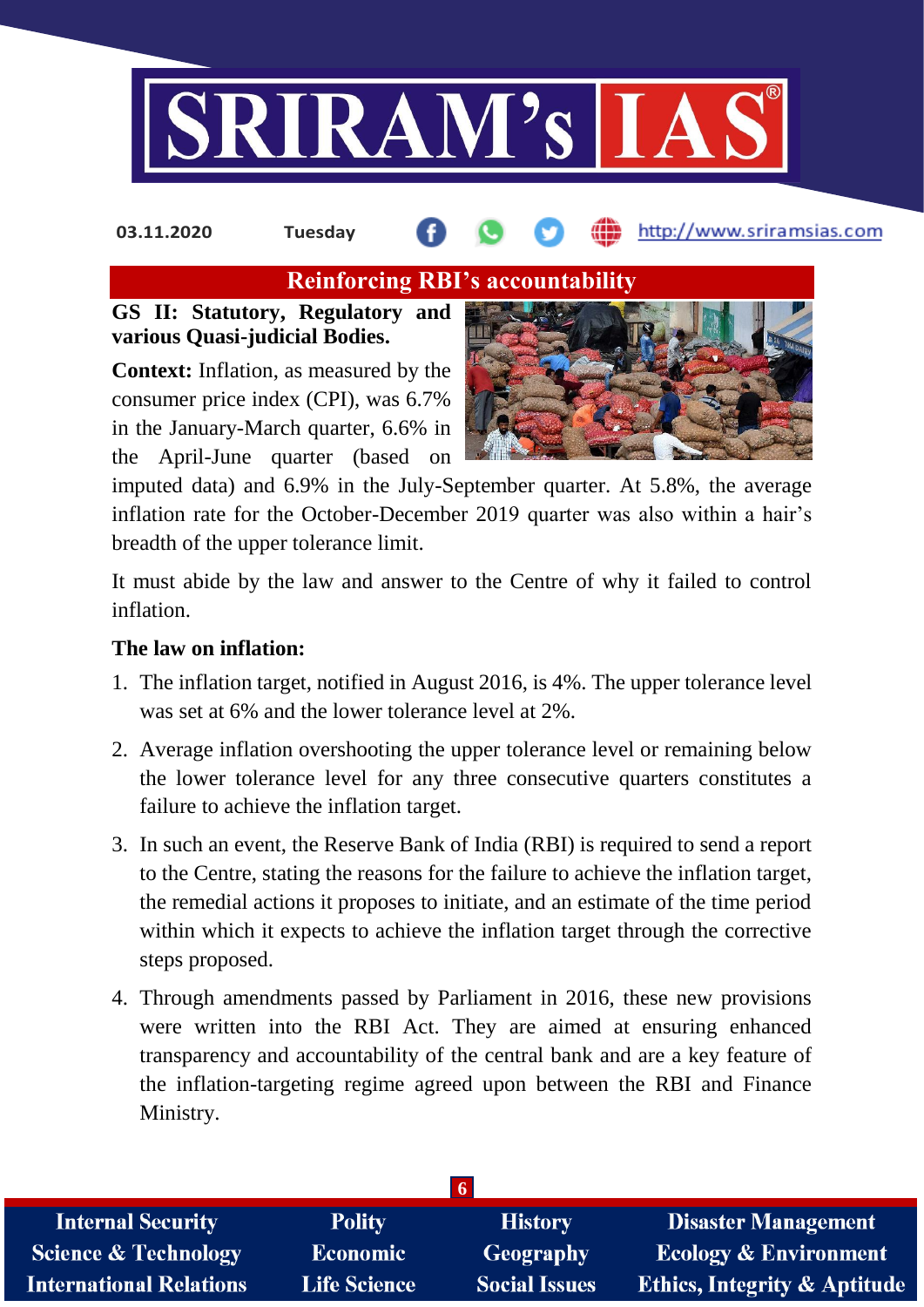

**03.11.2020 Tuesday**

# http://www.sriramsias.com

# **Data limitations**

- 1. The minutes of the Monetary Policy Committee (MPC) meeting after its August policy review suggest that the RBI's defence for the breach of the 4% inflation target and 6% upper tolerance limit was the handicap of data limitations.
- 2. The normal data collection exercise of the National Statistics Office was disrupted during the lockdown imposed due to the COVID-19 pandemic. The publication of the CPI had to be suspended for the months of April and May, leading the MPC to conclude that the improvised prints ought to be regarded as a break in the CPI series for the purpose of monetary policy decisions.

# **Accommodative range**

The range around the inflation target that the Ministry provided to the RBI is for accommodating constraints and challenges like data limitations. The whole point of the range around the target, the statement emphasised, is that it "accommodates data limitations, projection errors, short-run supply gaps and fluctuations in the agriculture production".

# **Conclusion:**

- 1. The central bank should be allowed to state expressly what support by way of government policy it needs to meet the inflation target.
- 2. This can only strengthen the RBI's hand; it should not let go of the opportunity to reinforce the MPC framework. Transparency can enable more informed decision-making within the government, greater public scrutiny of the RBI's performance, and an improved inflation-targeting regime.
- 3. To slack off on it would be to compromise with the credibility, transparency and predictability of monetary policy.

# **Mains:**

1. Describe factors which make it difficult for RBI to achieve inflation targets and monetary policy transmission.

| <b>Internal Security</b>        | <b>Polity</b>       | <b>History</b>       | <b>Disaster Management</b>              |
|---------------------------------|---------------------|----------------------|-----------------------------------------|
| <b>Science &amp; Technology</b> | <b>Economic</b>     | <b>Geography</b>     | <b>Ecology &amp; Environment</b>        |
| <b>International Relations</b>  | <b>Life Science</b> | <b>Social Issues</b> | <b>Ethics, Integrity &amp; Aptitude</b> |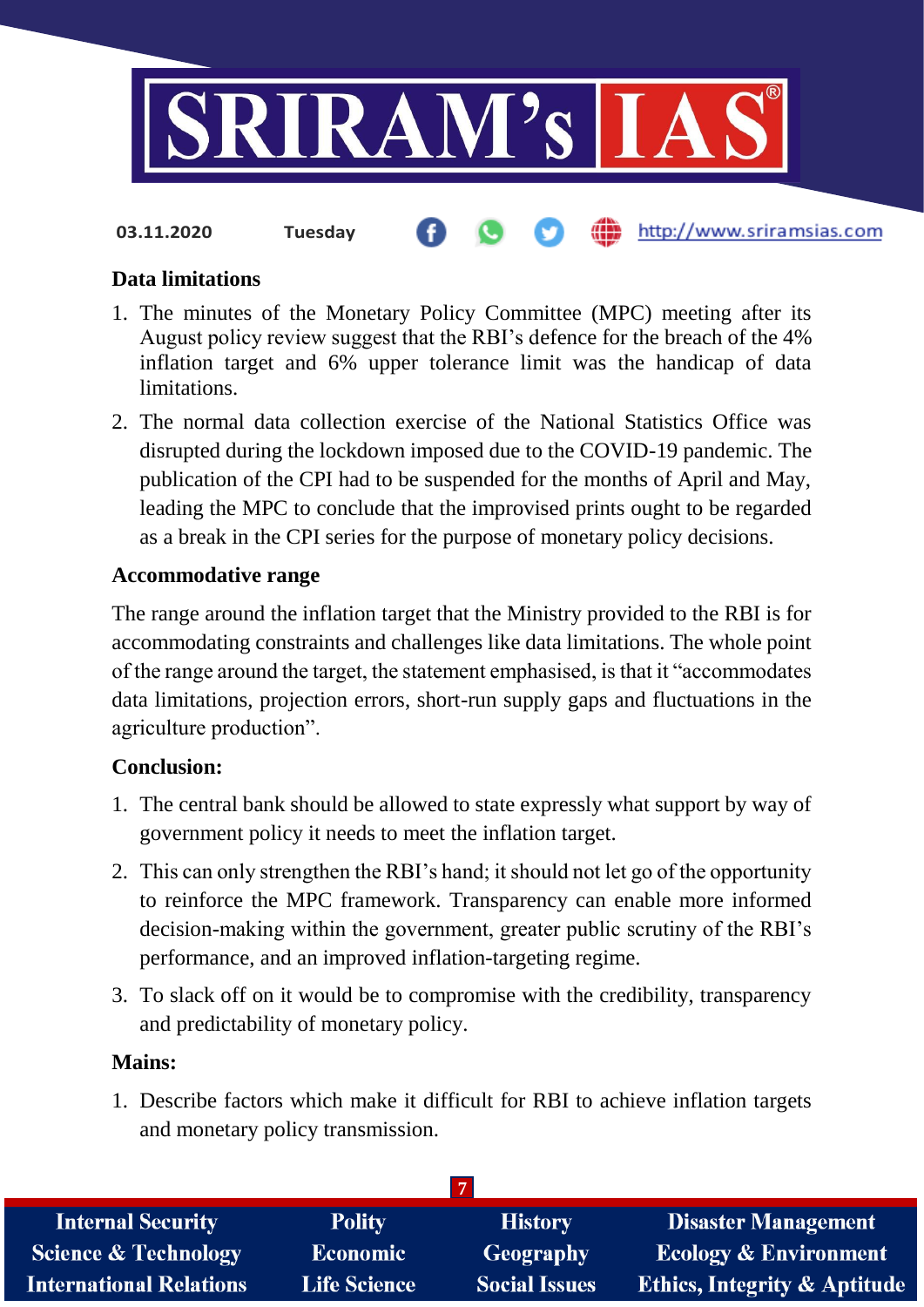

# **The nutrition fallout of school closures**

**GS II: Issues Relating to Development and Management of Social Sector/Services relating to Health, Education, Human Resources.**

**Context:** COVID-19 has exacerbated the problem of child hunger and malnutrition.

**Midday Meal:** As many as 116 million is the number of children we are looking at when we consider the



indefinite school closure in India. The largest school-feeding programme in the world, that has undoubtedly played an extremely significant role in increasing nutrition and learning among school-going children, has been one of the casualties of the COVID-19 pandemic.

A mid-day meal in India should provide 450 Kcal of energy, a minimum of 12 grams of proteins, including adequate quantities of micronutrients like iron, folic acid, Vitamin-A, etc., according to the mid-day meal scheme (MDMS) guidelines. This is approximately one-third of the nutritional requirement of the child, with all school-going children from classes I to VIII in government and government-aided schools being eligible. However, many research reports, and even the Joint Review Mission of MDMS, 2015-16 noted that many children reach school on an empty stomach, making the school's mid-day meal a major source of nutrition for children, particularly those from vulnerable communities.

## **Implementation challenge**

In orders in March and April 2020, in the wake of the COVID-19 pandemic and closure of schools, the Government of India announced that the usual hot-cooked mid-day meal or an equivalent food security allowance/dry ration would be provided to all eligible school-going children even during vacation, to ensure that

| 8                               |                     |                      |                                         |
|---------------------------------|---------------------|----------------------|-----------------------------------------|
| <b>Internal Security</b>        | <b>Polity</b>       | <b>History</b>       | <b>Disaster Management</b>              |
| <b>Science &amp; Technology</b> | <b>Economic</b>     | Geography            | <b>Ecology &amp; Environment</b>        |
| <b>International Relations</b>  | <b>Life Science</b> | <b>Social Issues</b> | <b>Ethics, Integrity &amp; Aptitude</b> |
|                                 |                     |                      |                                         |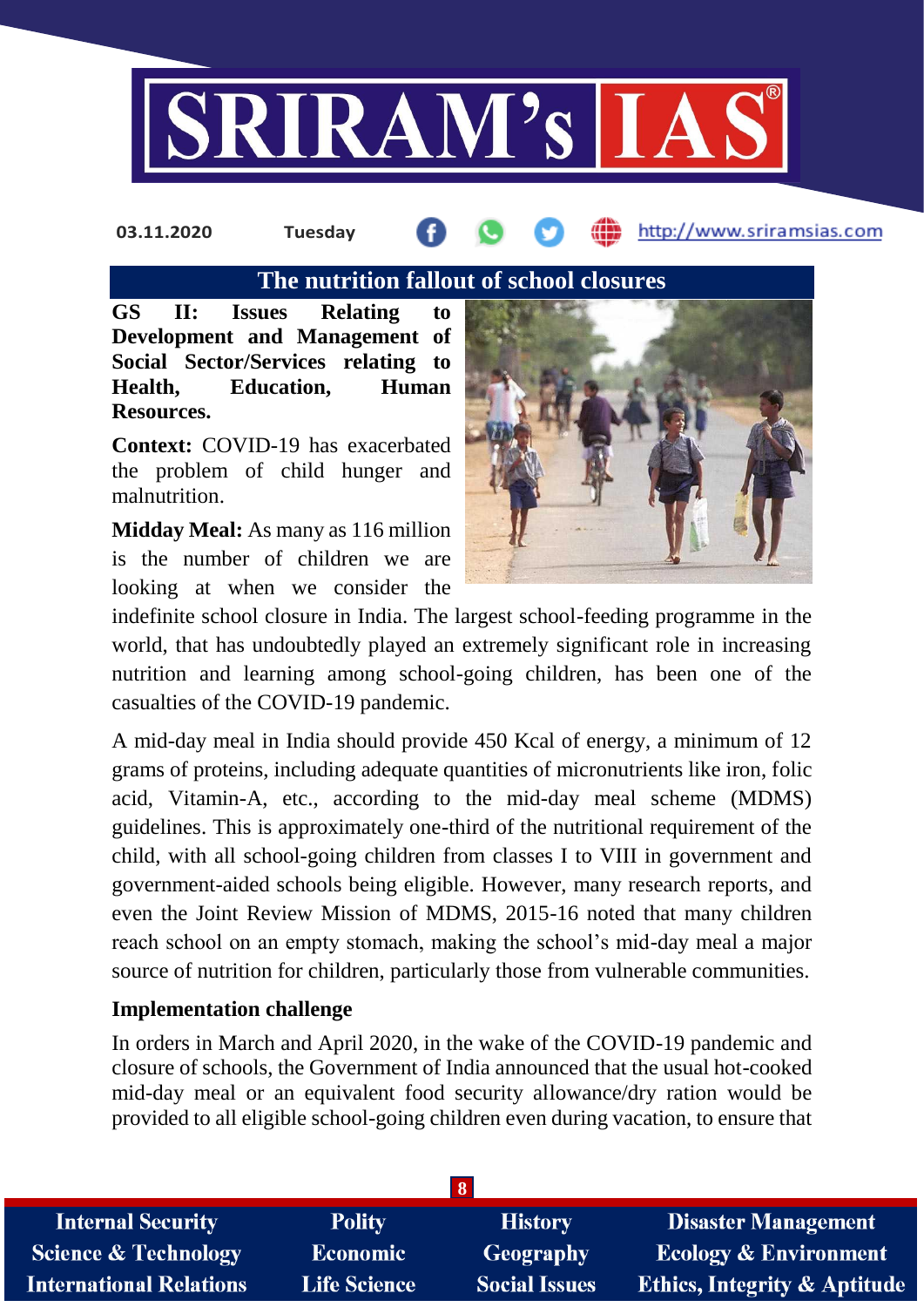

their immunity and nutrition is not compromised. Nearly three months into this decision, States were still struggling to implement this.

- 1. According to the Food Corporation of India's (FCI) food grain bulletin, the offtake of grains under MDMS from FCI was 22% lower than the corresponding offtake during April and May 2019.
- 2. Data and media reports indicate that dry ration distributions in lieu of school meals are irregular.
- 3. The other worrying angle is the fact that there are reports of children engaging in labour to supplement the fall in family incomes in vulnerable households.

# **Innovative strategies**

- 1. Local experts suggest a livelihood model that links local smallholder farmers with the mid-day meal system for the supply of cereals, vegetables, and eggs while meeting protein and hidden hunger needs, which could diversify production and farming systems, transform rural livelihoods and the local economy, and fulfil the 'Atmanirbhar Poshan' (nutritional self-sufficiency) agenda. The COVID-19 crisis has also brought home the need for such decentralised models and local supply chains.
- 2. There are also new initiatives such as the School Nutrition (Kitchen) Garden under MDMS to provide fresh vegetables for mid-day meals.
- 3. This is similar to free urban canteens or community kitchens for the elderly and others in distress in States like Odisha. Also, adequate awareness of the availability of the scheme is needed.
- 4. Thirdly, locally produced vegetables and fruits may be added to the MDMS, also providing an income to local farmers.
- 5. Most of all, the missed mid-day meal entitlement for April may be provided to children as a dry ration with retrospective effect.

Across the country and the world, innovative learning methods are being adopted to ensure children's education outcomes. With continuing uncertainty regarding the reopening of schools, innovation is similarly required to ensure that not just food, but nutrition is delivered regularly to millions of children.

| <b>Internal Security</b>        | <b>Polity</b>       | <b>History</b>       | <b>Disaster Management</b>              |
|---------------------------------|---------------------|----------------------|-----------------------------------------|
| <b>Science &amp; Technology</b> | Economic            | <b>Geography</b>     | <b>Ecology &amp; Environment</b>        |
| <b>International Relations</b>  | <b>Life Science</b> | <b>Social Issues</b> | <b>Ethics, Integrity &amp; Aptitude</b> |